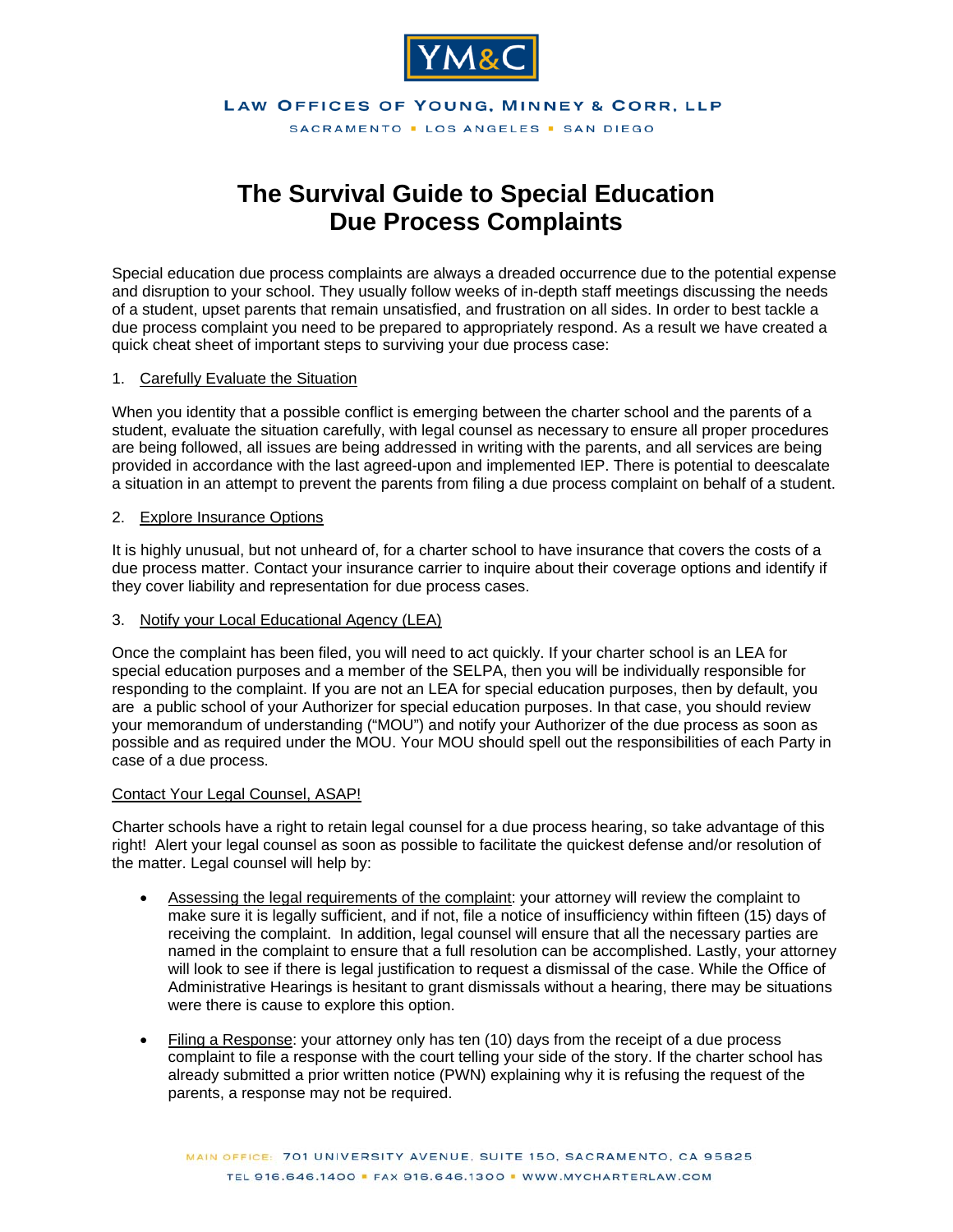*Legal Alert The Survival Guide to Special Education Due Process Complaints July 28, 2014 Page 2 of 3*

 Analyzing the strength of you case: your attorney needs time to review the potential liability of your charter school. The amount of liability exposure a charter school has changes the tone of the conversation with the opposing attorney and is important for potential settlements prior to the hearing.

## 4. Identify, Collect, and Organize Relevant Documents

Compile and organize all documents relevant to the student, including, but not limited to: relevant individualized education plan ("IEP") documents, assessments, correspondence, assessment plans, the student's cumulative file, and any discipline history. Your legal counsel will need an opportunity to become familiar with the case, evaluate what evidence supports your position, and make appropriate recommendations for possible resolution or defense of the case. It may take some time to locate and organize this extensive amount of documentation, so start early!

## 5. Arrange a Mandatory Resolution Session

The charter school is required to arrange a resolution session with the parents within fifteen (15) days of receiving the due process complaint. The purpose of this meeting is to encourage dialog between the parents and the charter school about the issues of the case in hopes that a resolution can be reached. Generally this meeting is intended to occur without legal counsel; however, if the parents bring legal representation the charter school can also invite legal counsel. Parents can also choose to waive the resolution session with the agreement of all parties, including the charter school. If this occurs, the case will move forward to mediation.

## 6. Consider Optional Mediation

The charter school is not required to participate in mediation; however it is strongly encouraged under the IDEA. Mediation occurs within thirty (30) days of the filing of the due process complaint. Mediation is confidential and facilitated by a neutral third party. A majority of due process cases settle at mediation because: it often maintains an amicable school-to-parent relationship, it is the most cost effective for both parties, it limits the uncertainty of the judge's potential orders at the hearing.

## 7. Identify and Notify Witnesses

If the matter does not settle at the resolution session or at mediation, your charter school needs to prepare for the due process hearing. This means that the charter school will need to put on witnesses to testify under penalty of perjury on behalf of the charter school. Therefore, it is critical to identify and notify these individuals as early as possible to identify their availability, their credibility as a possible witness representing the charter school, and the subject matter of their testimony. If someone that the charter school needs to testify refuses to comply, the charter school might need to subpoena the witness to force the witness to testify. If you believe a witness might testify against the charter school, your legal counsel needs to know that too!

## 8. Carefully Consider the Benefits of a 10-day Offer of Settlement

The charter school can make a settlement offer to the parents at least ten (10) days prior to the hearing and in doing so can limit the parent's recovery of attorney fees. If at the hearing the parent's relief is less in value than the settlement offer provided by the charter school, the court will likely prevent the collection of attorney's fees from the date of the settlement offer through the date of the hearing. As a result, parent's legal counsel will consider this settlement offer very thoughtfully.

Young, Minney & Corr, LLP maintains a student services division of attorneys that focus on special education, due process mediation and hearings, special education compliance under the IDEA and state law, Section 504 compliance, LEA and/or SELPA compliance, and all other student services issues.